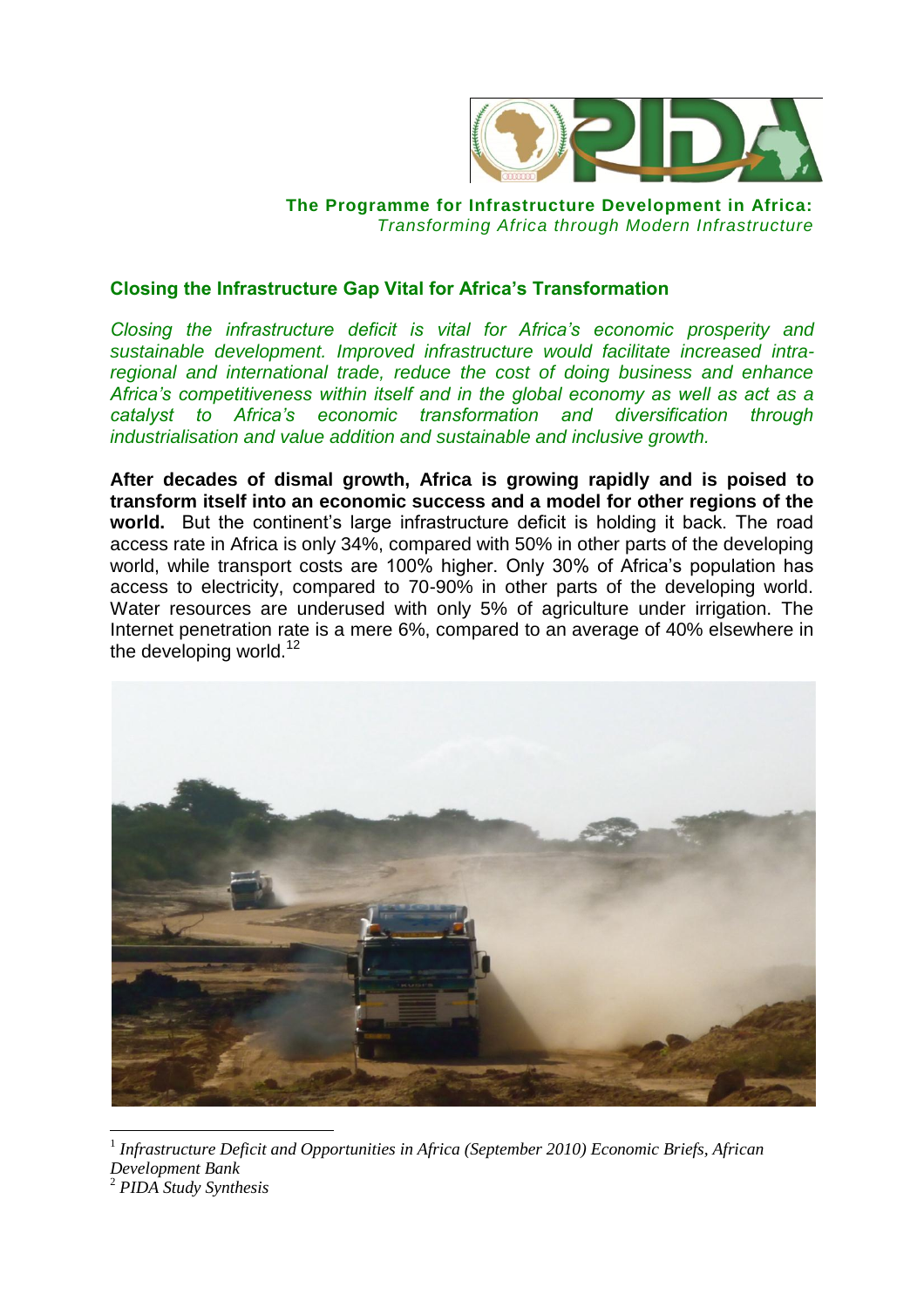**Closing the infrastructure deficit is vital for Africa's economic prosperity and sustainable development.** Improved infrastructure would facilitate domestic and international trade, reduce the cost of doing business and enhance Africa's competitiveness both as an exporter and a destination for investors. Economists estimate that, overall, deficient infrastructure costs Africa 2% in reduced output each vear.<sup>3</sup>

**The costs of closing Africa's infrastructure gap are vast.** The Programme for Infrastructure Development in Africa (PIDA) will cost around \$360 billion between 2011 and 2040, with significant investments required by 2020. Such costs are beyond the financing capacities of governments or even donors. Attracting private sector participation through Public-Private Partnerships (PPPs) is therefore essential for the delivery of various infrastructure projects envisioned under PIDA.



**PIDA delivery will depend on effective public-private sector partnerships (PPPs) and not just on the public sector or donors.** A clear and transparent regulatory framework is the foundation for a conducive business environment.<sup>4</sup>

**For private investors to come on board, governments will need to create the right legislative, regulatory and institutional environment.** Demonstrating political commitment by the government is key to attracting investors.

## **PIDA Investments**

The total estimated cost of implementing all the projects identified in PIDA to address projected infrastructure needs by 2040 is US\$360 billion. The PIDA Priority Action Plan (PAP), which comprises 51 priority infrastructure back-bone projects and

 $\overline{a}$ 

<sup>3</sup> *PIDA Executive Summary*

<sup>4</sup> *How to Engage with the Private Sector in Public-Private Partnerships in Emerging Markets (2011). World Bank*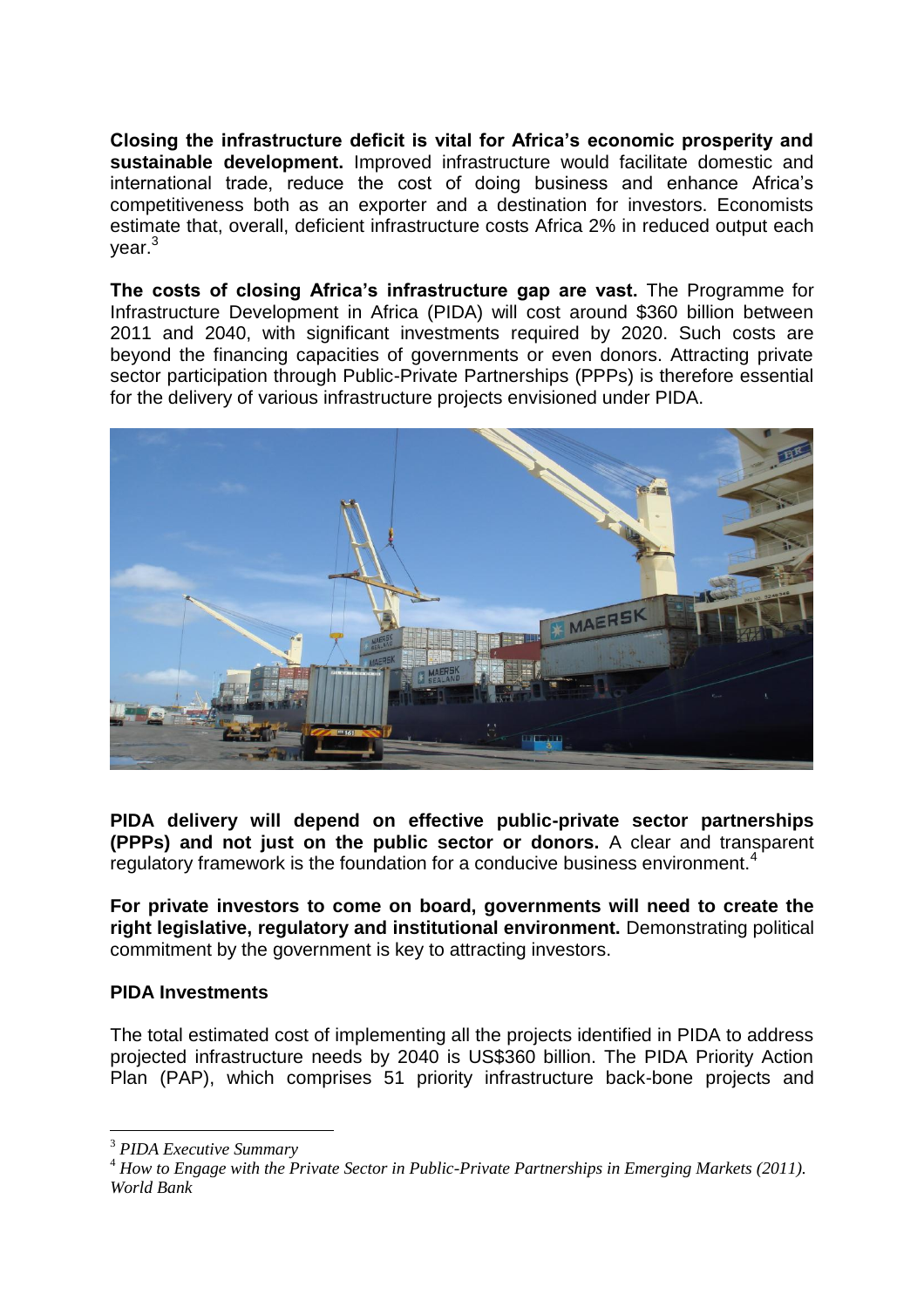programmes in energy, water, transport and ICT requires investment of US\$68 billion to be realised by 2020.

**Of this, the biggest demand for investment is for energy accounting for US\$40.3 bill or 60% of the PIDA PAP programme followed by transport at US\$25.4 bill or 37% and water at \$1.7 bill or 2.5% and ICT accounting for only \$0.5bill or less than 1% because the basic ICT infrastructure network in Africa is now largely in place.**